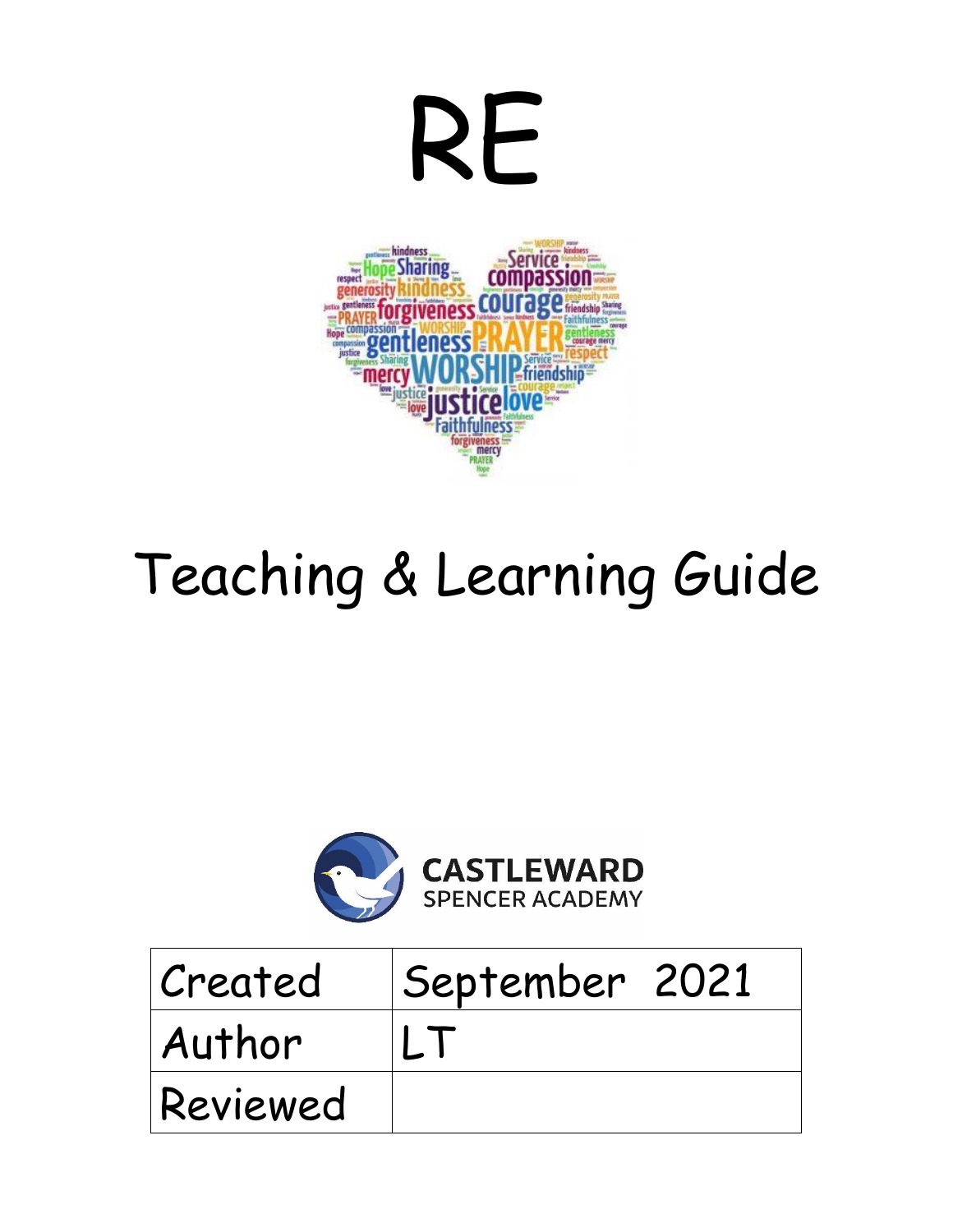# Contents

### Aims

Curriculum Drivers

Religion and Worldviews in Derby

What religions are to be taught?

# Teaching Sequence

- 1. Long term planning
- 2. Accessing Units of Work
- 3. Planning Steps
- 4. Medium term planning
- 5. Short term planning
- 6. Appropriate Challenge

# Presentation in books

# Assessment for Learning

Visits & Visitors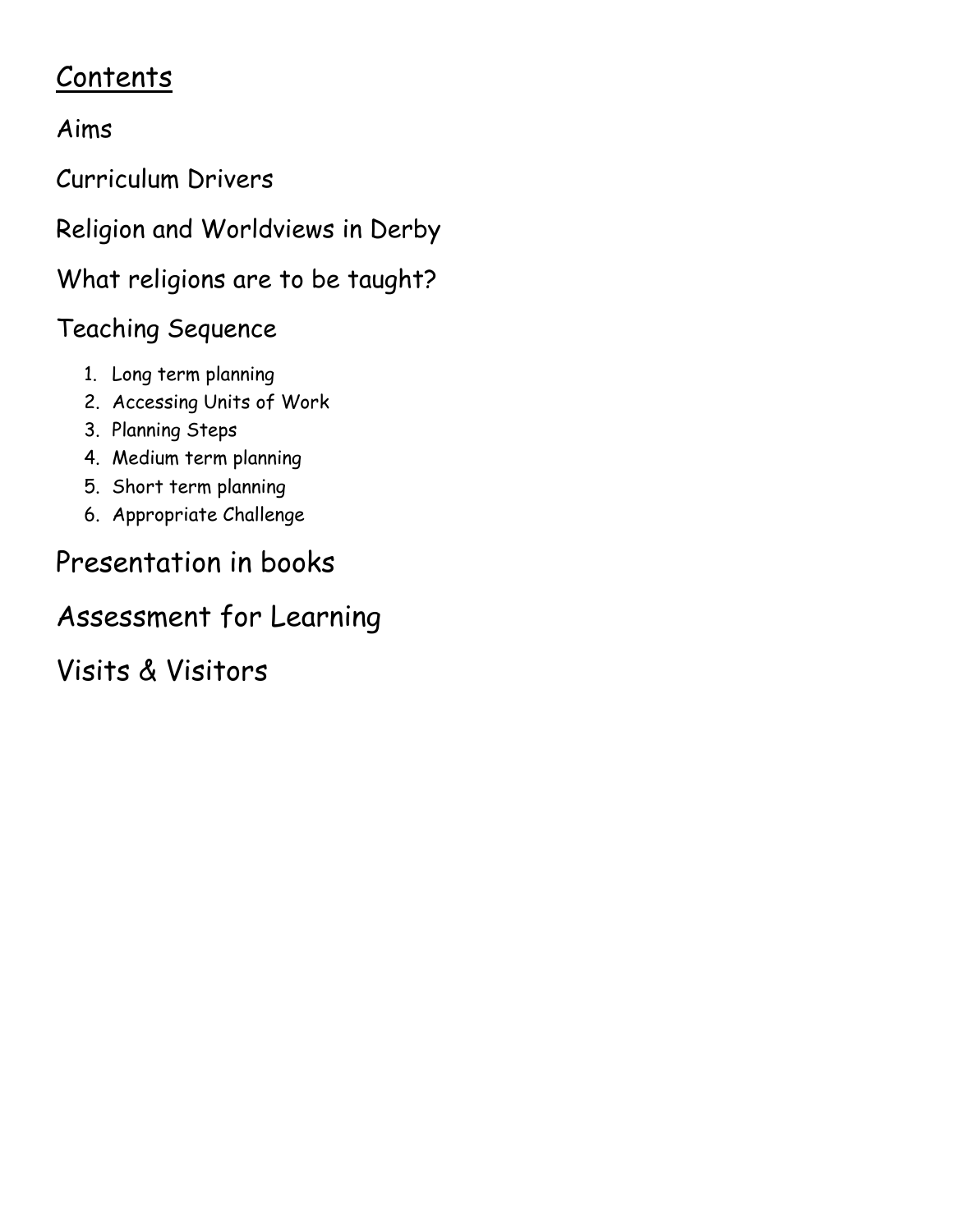# **Aims**

The principal aim of RE is to engage pupils in systematic enquiry into significant human questions which religion and worldviews address, so that they can develop the understanding and skills needed to appreciate and appraise varied responses to these questions, as well as develop responses of their own

The RE curriculum at Castleward Spencer Academy aims:

- To ensure that every pupil's statutory entitlement for RE is met, irrespective of their faith or belief, and within this to encourage pupils to explore questions of spirituality, identity, ethics, discrimination and prejudice.
- To enable pupils to develop religious literacy and conceptual understanding of what it means to be a person of faith or no faith.
- To encourage pupils to articulate their own ideas and experience of religion, belief and spirituality.
- To encourage all pupils and teachers to experience RE as an exciting subject that feeds into an understanding of what it means to live in Derby City and our wider world communities and to promote harmony and good community relations.
- To encourage teachers to produce RE lessons that are challenging, inspiring and engaging to everyone.
- To assist pupils to engage critically with ideas and understanding of religion and belief systems, given the nature of our society, its speed of change and growing social media influences. RE studies how religions and world views shape and are shaped by the societies in which pupils live, promoting deepening understanding of those belief systems.
- To promote interactive, creative and experiential learning that promotes social and ethnic accord alongside the endorsement of fundamental British Values, so that schools will be supported in visiting places of worship, community meeting places and communicating with different social groups across the local community.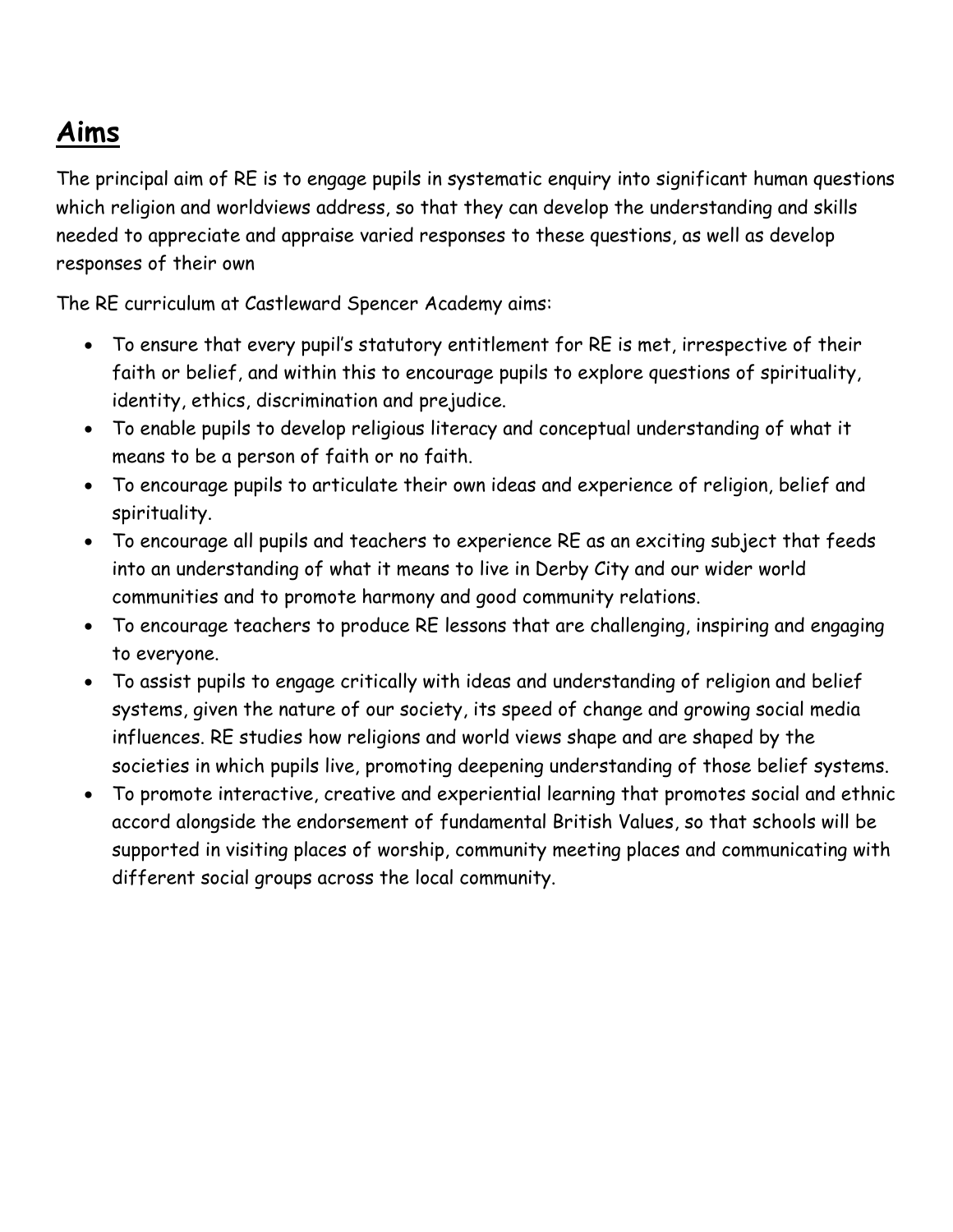#### **Curriculum Drivers**



- **Reading-** We firmly believe that if children can read well and read widely, they will be best placed to achieve in all areas of the curriculum. By the time pupils leave Castleward, they will be able to read with accuracy and fluency, to analyse what they have read and developed an enjoyment of reading for pleasure.
- **Knowledge-** Knowledge is like glue that sticks information as well as learning together. When we have prior knowledge about a topic, we understand it better. Topics are personalised to meet the needs of the pupils who attend the school, ensuring that they have opportunities to apply prior knowledge to new learning experiences and developing reasoning and problem solving skills.
- **Communication-** Pupils learn to articulate their ideas, feelings and understanding of new vocabulary in order to engage with others through spoken language. They become effective speakers and listeners empowering them to better understand themselves, each other and the world around them. Being able to effectively communicate allows pupils to develop and deepen their subject knowledge and understanding through talk in the classroom, which has been planned, designed, modelled, scaffolded and structured to enable them to learn the skills needed to communicate effectively.

| Census<br>2011:<br>Derby<br>City<br>religiou<br>s<br>context | Religion:<br>All<br>categorie<br>S | Christian | <b>Buddhist</b> | Hindu | Jewish | Muslim | Sikh  | Other<br>religion | No<br>religion | Religion<br>not<br>stated |
|--------------------------------------------------------------|------------------------------------|-----------|-----------------|-------|--------|--------|-------|-------------------|----------------|---------------------------|
| City of<br>Derby                                             | 248,752                            | 131, 129  | 822             | 2,198 | 110    | 19,006 | 8,891 | 985               | 68,668         | 16,943                    |

### **Religions and worldviews in Derby**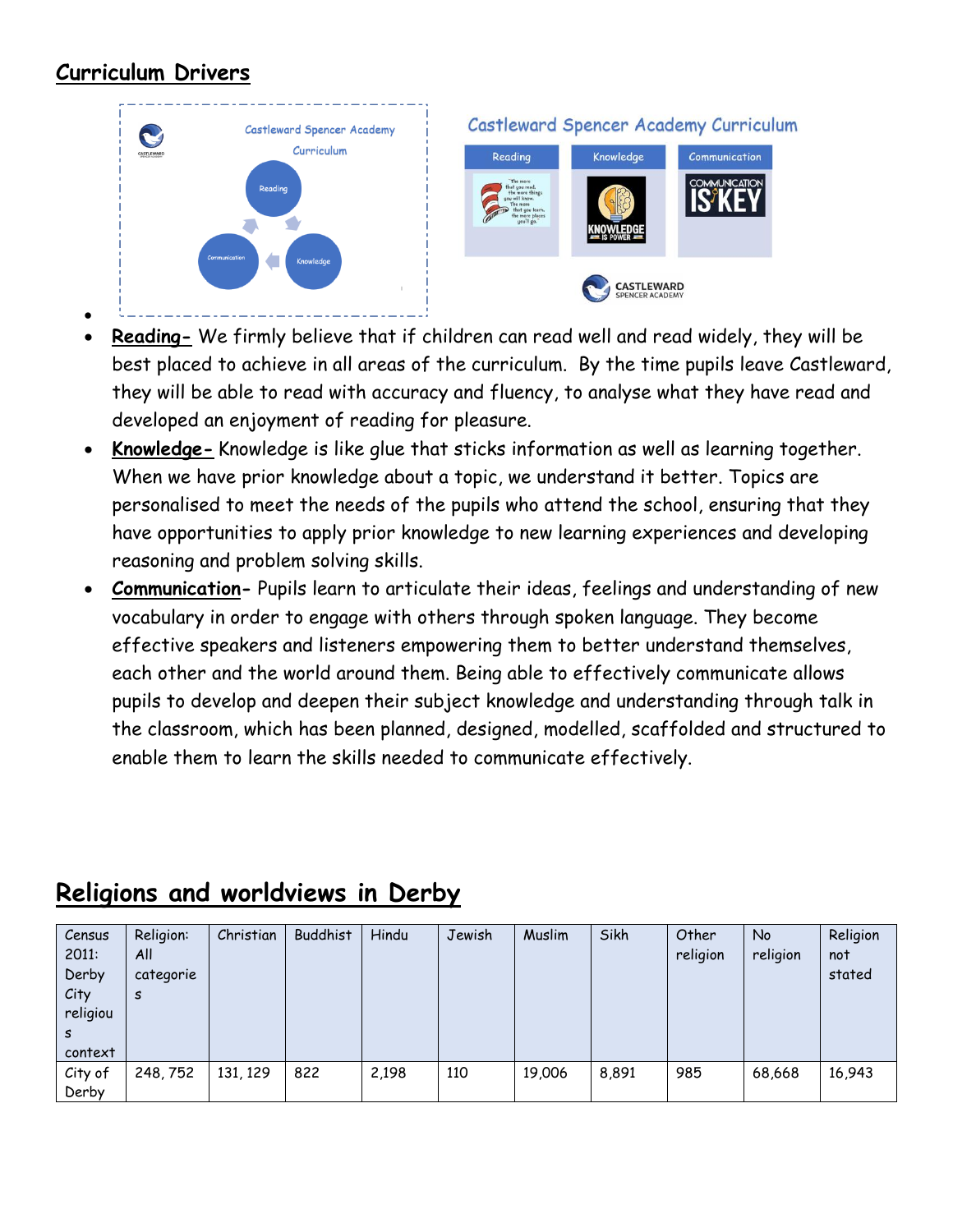# **What religions are to be taught?**

All pupils will learn from Christianity in each Key Stage.

| <b>Year Group</b> | Coverage                                                       |
|-------------------|----------------------------------------------------------------|
| FS                | Christianity                                                   |
| Year 1 and 2      | Christianity, Judaism and Islam                                |
| Year 3 and 4      | Christianity, Sikhism and Hinduism                             |
| Year 5            | Judaism, Hinduism, Sikhism, Christianity, Islam and Humanists. |
| Year 6            | Islam, Christianity, Humanists, Judaism, Islam and Hindus.     |

# **Teaching Sequence**

#### **Long term Plan**

#### Overview

|                     | Au1                                                                                                                                                            | Au <sub>2</sub>                                                                                                               | Sp1                                                                                               | Sp2                                                                                       | Su1                                                                                                                | Su2                                                                                   |
|---------------------|----------------------------------------------------------------------------------------------------------------------------------------------------------------|-------------------------------------------------------------------------------------------------------------------------------|---------------------------------------------------------------------------------------------------|-------------------------------------------------------------------------------------------|--------------------------------------------------------------------------------------------------------------------|---------------------------------------------------------------------------------------|
| <b>FS</b>           | F2 Which people<br>are special & why?                                                                                                                          | F4 Which times are<br>special & why?                                                                                          | F5 Where do we<br>belong?                                                                         | F1 Which stories<br>are special & why?                                                    | F3 Which places<br>are special & why?                                                                              | F6 What is special<br>about our world?                                                |
|                     |                                                                                                                                                                | *Christmas<br>Church                                                                                                          |                                                                                                   |                                                                                           |                                                                                                                    |                                                                                       |
| Y1/<br>$\mathbf{2}$ | What does it mean<br>to belong to a faith<br>community?                                                                                                        | Who is a Christian<br>& what do they<br>believe?<br>* Christmas<br>Church                                                     | Who is Jewish &<br>what do they<br>believe?<br>*Judaism                                           | What can we learn<br>from sacred books?                                                   | What makes some<br>places sacred &<br>why?<br>Judaism,<br><b>Christianity and</b><br>Islam.<br><b>Visit Mosque</b> | How should we care<br>for others & the<br><b>Chlow</b><br>*Islam - pillars            |
| Y3/<br>4            | What does it mean<br>to be a Christian in<br>Britain today?<br>*Christianity                                                                                   | Why is the bible<br>important to<br>Christians today?<br>* Christmas<br>Church                                                | Why are festivals<br>important to<br>religious<br>communities?<br>*Sikhism                        | Why do we pray?<br>*3 religions                                                           | What does it mean<br>to be Hindu in<br>Britain today?<br>*Hinduism                                                 | What can we learn<br>from religions<br>about deciding<br>right & wrong?<br>*Humanists |
| Y5                  | Why do some<br>people think that<br>life is a journey?<br>What significant<br>experiences mark<br>this?<br>*Judaism                                            | What would<br>Jesus do? Can<br>we live by the<br>values of Jesus<br>in the twenty-<br>first century?<br>* Christmas<br>Church | Why are festivals<br>important to<br>religious<br>communities?<br>*Hinduism and<br><b>Sikhism</b> | What does it<br>mean to be a<br>Muslim in<br>Britain today?<br>*Islam                     | Why do some<br>people believe<br>God exists<br>*Christianity and<br><b>Humanists</b>                               | If God is<br>everywhere,<br>why go to a<br>place of<br>worship?<br>*Humanists         |
| <b>Y6</b>           | Is it better to<br>express your<br>religion in arts<br>and architecture<br>or in charity and<br>generosity?<br>*Christianity,<br><b>Islam</b> and<br>Humanists | What matters<br>most to<br>Christians and<br>to Humanists?<br>*Christianity and<br>humanists                                  | Why do some<br>people believe<br>God exists?<br>* Christianity and<br>Humanists                   | What do<br>religions say to<br>us when life<br>gets hard?<br>*Judaism and<br><b>Islam</b> | What does it<br>mean to be a<br>Muslim in<br>Britain today?<br>*Islam                                              | What<br>difference<br>does it make?<br>*Christians,<br>Muslims and<br><b>Hindus</b>   |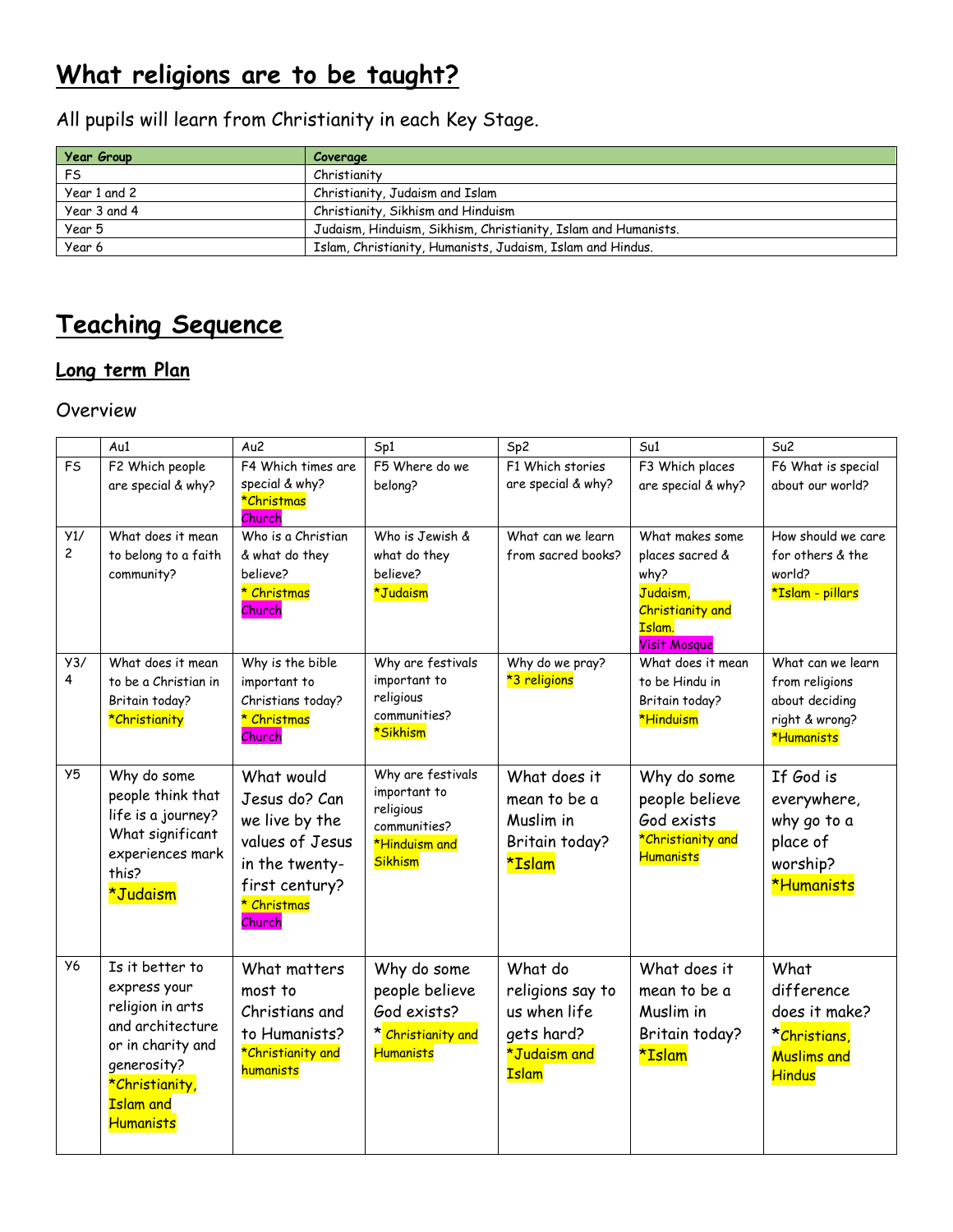| Interfaith calendar |                                    |  |  |  |
|---------------------|------------------------------------|--|--|--|
| January             | 5 <sup>th</sup> Guru Gobindh Singh |  |  |  |
|                     | birthday                           |  |  |  |
| February            | 17 <sup>th</sup> Lent begins       |  |  |  |
| March               | 29 <sup>th</sup> Holi              |  |  |  |
| April               | Faster                             |  |  |  |
|                     | 13 <sup>th</sup> Ramadan begins    |  |  |  |
|                     | 14 <sup>th</sup> - Vaisakhi        |  |  |  |
| June                | 21st - Humanist day                |  |  |  |
| July                |                                    |  |  |  |
| August              | 22 <sup>nd</sup> - Raksha Bandhan  |  |  |  |
| September           | 7th Rosh Hashana                   |  |  |  |
| November            | 4 <sup>th</sup> - Diwali           |  |  |  |
|                     | 29 <sup>th</sup> Hanukah           |  |  |  |
| December            | 25 <sup>th</sup> Christmas         |  |  |  |

### **Presentation in books**



Each new unit will start with a title page that clearly identifies the religion studied, new vocabulary and key questions for the unit. Each lesson will start with the key question. Work will be scaffolded, so that all pupils can access the lesson and will be marked inline with school policy.

### **Accessing Units of Work**

Units of work can be found in Share Point.

In addition to this, you are able to access your Units at the RE Today Portal, please go to <http://retoday.org.uk/coursedownload>

And use the following codes:

| Foundation        | as2016foundation |  |
|-------------------|------------------|--|
| Key Stage 1       | as2016ks1        |  |
| Lower Key Stage 2 | as2016lks2       |  |
| Upper Key Stage 2 | as2016uks2       |  |
|                   |                  |  |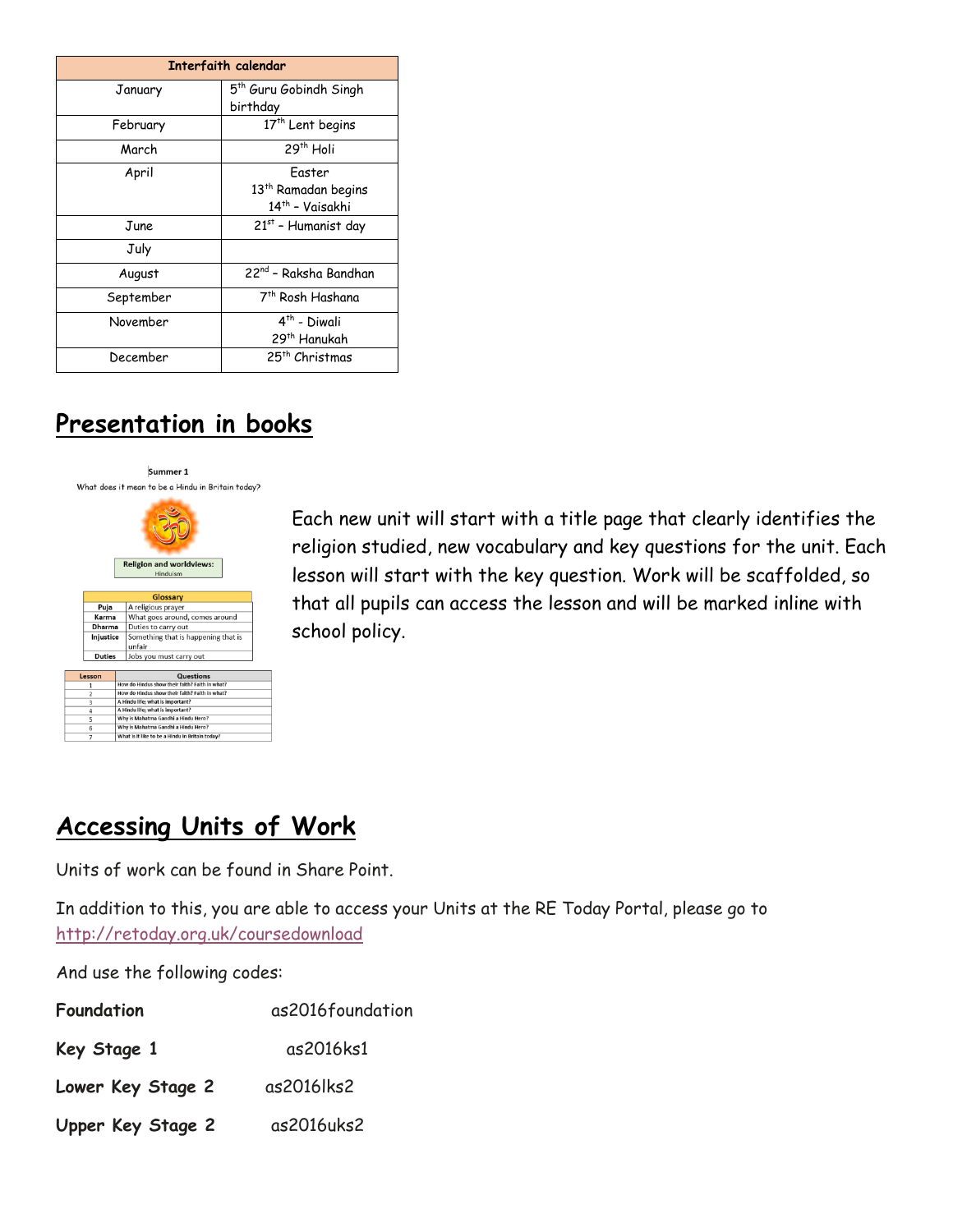# **Planning Steps**

| Step 1: Key Question               | -Consult the long-term plan to find out the key question     |  |  |  |
|------------------------------------|--------------------------------------------------------------|--|--|--|
|                                    | that will be the focus of the half term.                     |  |  |  |
|                                    | -Be aware of where this unit/question fits into key stage    |  |  |  |
|                                    | planning e.g. how it builds on previous learning in RE       |  |  |  |
| <b>Step 2: Identify Learning</b>   | -Log on to RE today website and click on the relevant Key    |  |  |  |
| <u>Outcomes for your pupils</u>    | Question for your half term.                                 |  |  |  |
|                                    | -Consult the learning outcomes from page one of the key      |  |  |  |
|                                    | question outlines/units of study.                            |  |  |  |
|                                    | -Identify the learning outcomes appropriate for the age      |  |  |  |
|                                    | and ability of your pupils.                                  |  |  |  |
|                                    | -Be clear about how these outcomes will help you decide      |  |  |  |
|                                    | what and how to teach.                                       |  |  |  |
| Step 3: Create a Learning          | -Create a learning journey using Big Questions for each      |  |  |  |
| <u>Journey for the unit,</u>       | lesson. Suggested Big Questions can be found key question    |  |  |  |
| <u>identifying specific Big</u>    | outlines/units of study e.g.                                 |  |  |  |
|                                    | <u>Key Question 1.1: Who is a Christian and what do they</u> |  |  |  |
| Questions for each lesson          |                                                              |  |  |  |
|                                    | believe?                                                     |  |  |  |
|                                    | Lesson 1: What do Christians believe about God?              |  |  |  |
|                                    | Lesson 2: What does the Bible teach us about God?            |  |  |  |
|                                    | Lesson 3: Why is Jesus important to Christians?              |  |  |  |
|                                    | Lesson 4: What do the miracles of Jesus teach us about       |  |  |  |
|                                    | what is important to Christians?                             |  |  |  |
| <b>Step 4 Develop teaching and</b> | -Select content for the lessons from the Teaching and        |  |  |  |
| learning activities                | Learning Ideas section of the key question outlines/units    |  |  |  |
|                                    | of study at the RE Today website.                            |  |  |  |
|                                    | -The content you choose will help you teach in an engaging   |  |  |  |
|                                    | way so that pupils achieve the learning outcomes.            |  |  |  |
|                                    | -Don't forget the skills you want pupils to develop, as well |  |  |  |
|                                    | as the content you want them to understand.                  |  |  |  |
|                                    | -Make sure that the activities allow pupils to practise      |  |  |  |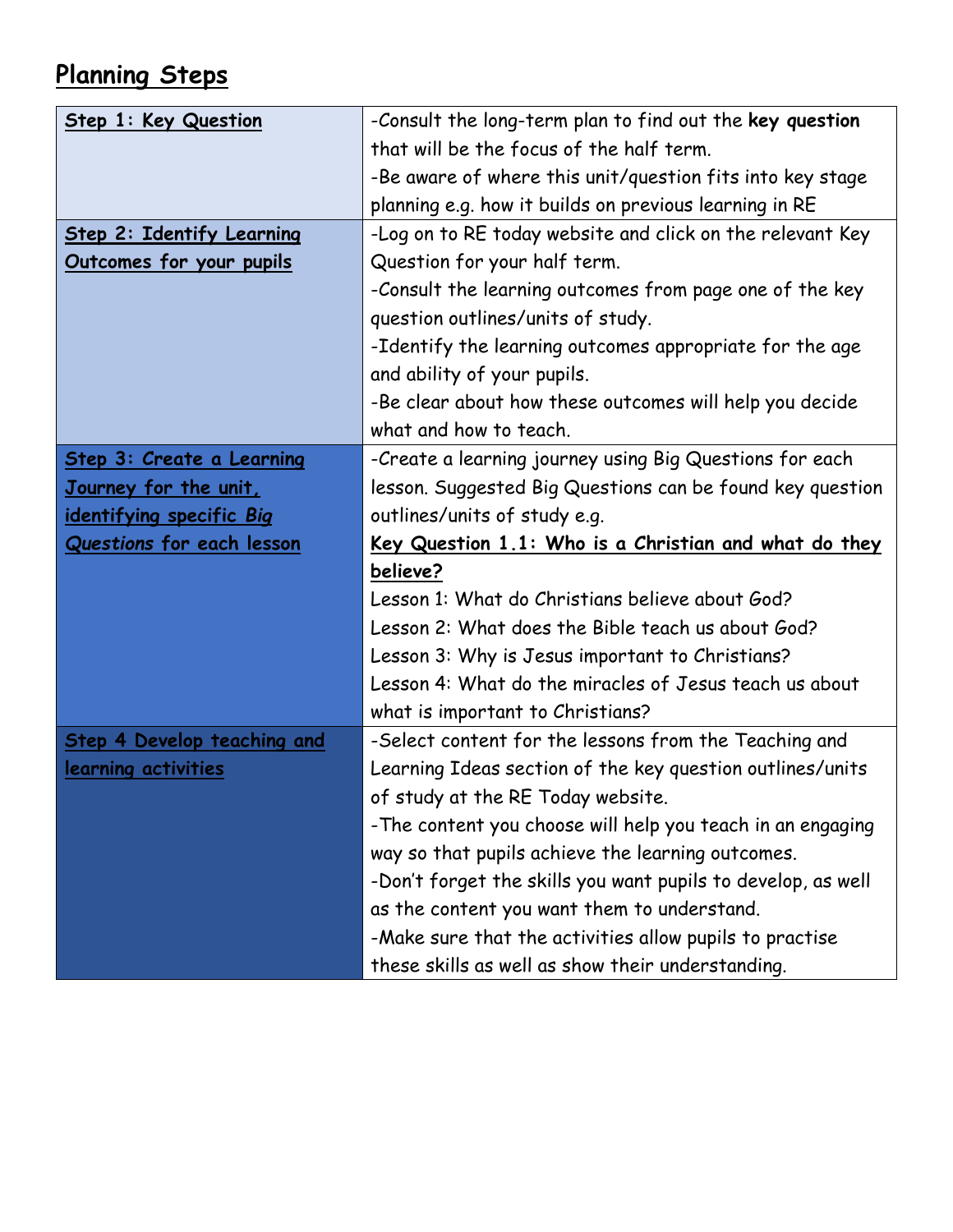|                | Step 1: Key Question                               |                                        | -Consult the long-term plan to find out the key   |                              |                                                                      |                                  |
|----------------|----------------------------------------------------|----------------------------------------|---------------------------------------------------|------------------------------|----------------------------------------------------------------------|----------------------------------|
|                |                                                    |                                        | question that will be the focus of the half term. |                              |                                                                      |                                  |
|                |                                                    |                                        | -Be aware of where this unit/question fits into   |                              |                                                                      |                                  |
|                |                                                    |                                        | key stage planning e.g. how it builds on previous |                              |                                                                      |                                  |
|                |                                                    |                                        | learning in RE                                    |                              |                                                                      |                                  |
|                | Au1                                                | Au <sub>2</sub>                        | Sp1                                               | Sp <sub>2</sub>              | Su1                                                                  | Su2                              |
| F <sub>S</sub> | F2 Which people                                    | F4 Which times are                     | F5 Where do we                                    | F1 Which stories             | F3 Which places                                                      | F6 What is special               |
|                | are special & why?                                 | special & why?<br>*Christmas<br>Church | belong?                                           | are special & why?           | are special & why?                                                   | about our world?                 |
| Y1/            | What does it mean                                  | Who is a Christian                     | Who is Jewish &                                   | What can we learn            | What makes some                                                      | How should we care               |
| $\overline{c}$ | to belong to a faith                               | & what do they<br>believe?             | what do they<br>believe?                          | from sacred books?           | places sacred &<br>why?                                              | for others & the<br>world?       |
|                | community?                                         | * Christmas<br>Church                  | *Judaism                                          |                              | Judaism,<br><b>Christianity</b> and<br>Islam.<br><b>Visit Mosque</b> | <mark>*Islam - pillars</mark>    |
| Y3/            | What does it mean                                  | Why is the bible                       | Why are festivals                                 | Why do we pray?              | What does it mean                                                    | What can we learn                |
| 4              | to be a Christian in<br>Britain today?             | important to<br>Christians today?      | important to<br>religious                         | *3 religions                 | to be Hindu in<br>Britain today?                                     | from religions<br>about deciding |
|                | *Christianity                                      | * Christmas                            | communities?                                      |                              | *Hinduism                                                            | right & wrong?                   |
|                |                                                    | Church                                 | *Sikhism                                          |                              |                                                                      | *Humanists                       |
| Y5             | Why do some                                        | What would                             | Why are festivals                                 | What does it                 | Why do some                                                          | If God is                        |
|                | people think that                                  | Jesus do? Can                          | important to<br>religious                         | mean to be a                 | people believe                                                       | everywhere,                      |
|                | life is a journey?                                 | we live by the                         | communities?                                      | Muslim in                    | God exists                                                           | why go to a                      |
|                | What significant<br>experiences mark               | values of Jesus                        | *Hinduism and                                     | Britain today?               | *Christianity and<br>Humanists                                       | place of                         |
|                | this?                                              | in the twenty-                         | <b>Sikhism</b>                                    | *Islam                       |                                                                      | worship?                         |
|                | *Judaism                                           | first century?<br>* Christmas          |                                                   |                              |                                                                      | *Humanists                       |
|                |                                                    | Church                                 |                                                   |                              |                                                                      |                                  |
|                |                                                    |                                        |                                                   |                              |                                                                      |                                  |
| <b>Y6</b>      | Is it better to                                    | What matters                           | Why do some                                       | What do                      | What does it                                                         | What                             |
|                | express your                                       | most to                                | people believe                                    | religions say to             | mean to be a                                                         | difference                       |
|                | religion in arts<br>and architecture               | Christians and                         | God exists?                                       | us when life                 | Muslim in                                                            | does it make?                    |
|                |                                                    | to Humanists?                          | * Christianity and                                | gets hard?                   | Britain today?                                                       | *Christians,                     |
|                | generosity?                                        | humanists                              |                                                   |                              |                                                                      |                                  |
|                | *Christianity,                                     |                                        |                                                   |                              |                                                                      |                                  |
|                |                                                    |                                        |                                                   |                              |                                                                      |                                  |
|                | or in charity and<br><b>Islam</b> and<br>Humanists | *Christianity and                      | <b>Humanists</b>                                  | *Judaism and<br><b>Islam</b> | *Islam                                                               | <b>Muslims and</b><br>Hindus     |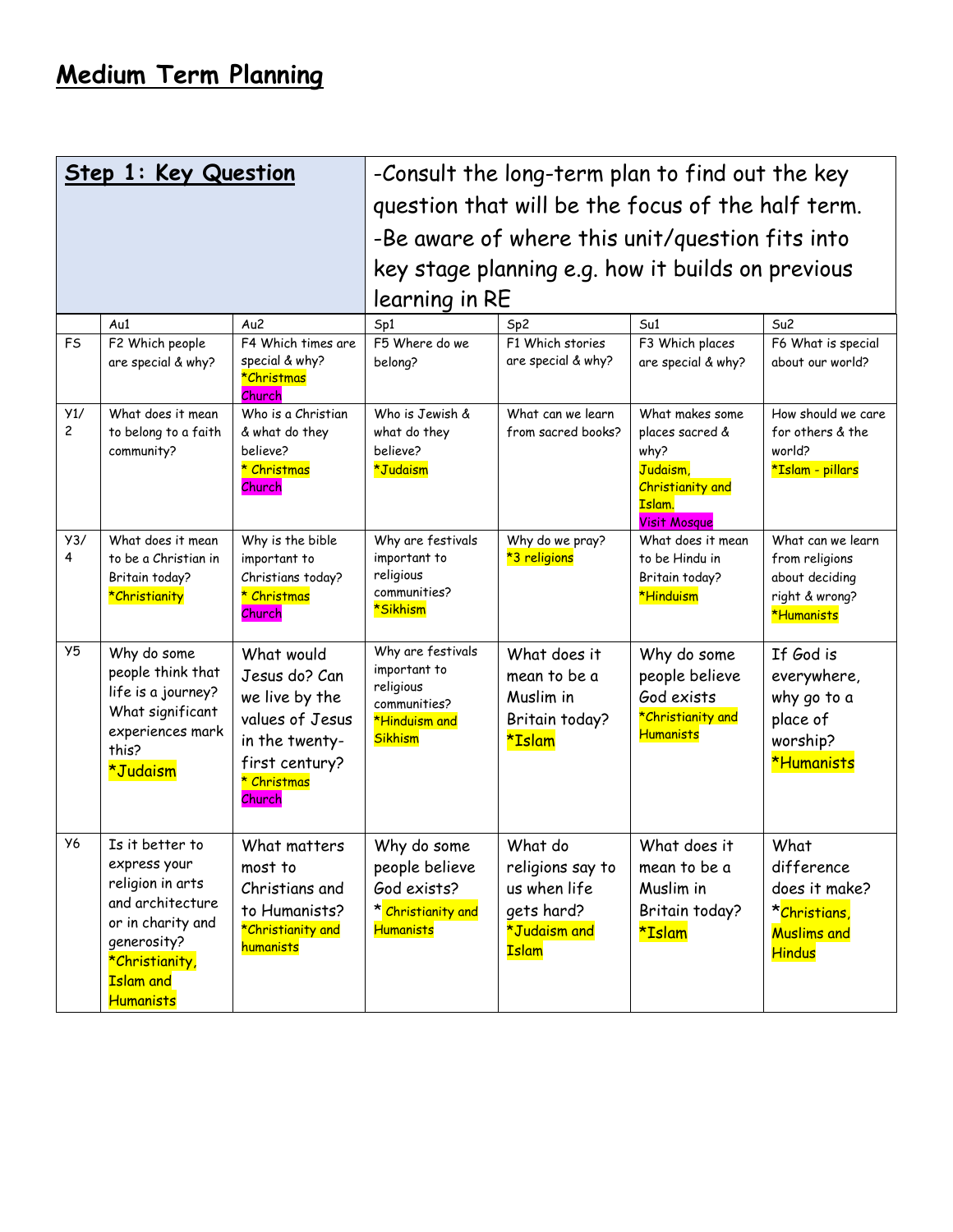| Step 2: Identify the Learning | -Log on to RE today website and click on the relevant Key |
|-------------------------------|-----------------------------------------------------------|
| Outcomes for your pupils      | Question for your half term.                              |
|                               | -Consult the learning outcomes from page one of the key   |
|                               | question outlines/units of study.                         |
|                               | -Identify the learning outcomes appropriate for the age   |
|                               | and ability of your pupils.                               |
|                               | -Be clear about how these outcomes will help you decide   |
|                               | what and how to teach.                                    |

| <b>Emerging</b>                                                                                                                                                                                                              | <b>Expected</b>                                                                                                                                                                                                                                                                                                                                                                                                                 | <b>Exceeding</b>                                                                           |
|------------------------------------------------------------------------------------------------------------------------------------------------------------------------------------------------------------------------------|---------------------------------------------------------------------------------------------------------------------------------------------------------------------------------------------------------------------------------------------------------------------------------------------------------------------------------------------------------------------------------------------------------------------------------|--------------------------------------------------------------------------------------------|
| Talk about the fact that<br>٠<br><b>Christians believe in God and</b><br>follow the example of Jesus<br>(A1).<br><b>Recognise some Christian</b><br>$\bullet$<br>symbols and images used to<br>express ideas about God (A3). | Talk about some simple ideas<br>about Christian beliefs about<br>God and Jesus (A1).<br>Re-tell a story that shows what<br><b>Christians might think about</b><br>God, in words, drama and<br>pictures, suggesting what it<br>means (A2).<br>Talk about issues of good and<br>bad, right and wrong arising<br>from the stories (C3).<br>Ask some questions about<br>believing in God and offer some<br>ideas of their own (C1). | <b>Make links between what Jesus</b><br>taught and what Christians<br>believe and do (A2). |

| Step 3: Create a Learning         | -Create a learning journey using Big Questions for each |  |  |
|-----------------------------------|---------------------------------------------------------|--|--|
| Journey for the unit, identifying | lesson. Suggested Big Questions can be found within the |  |  |
| specific Big Questions for each   | key question outlines/units of study e.g.               |  |  |
| lesson                            | Key Question 1.1: Who is a Christian and what do        |  |  |
|                                   | they believe?                                           |  |  |
|                                   | Lesson 1: What do Christians believe about God?         |  |  |
|                                   | Lesson 2: What does the Bible teach us about God?       |  |  |
|                                   | Lesson 3: Why is Jesus important to Christians?         |  |  |
|                                   | Lesson 4: What do the miracles of Jesus teach us about  |  |  |
|                                   | what is important to Christians?                        |  |  |
|                                   | -Identify the learning outcomes for each lesson.        |  |  |
|                                   | -Complete the planning proforma                         |  |  |

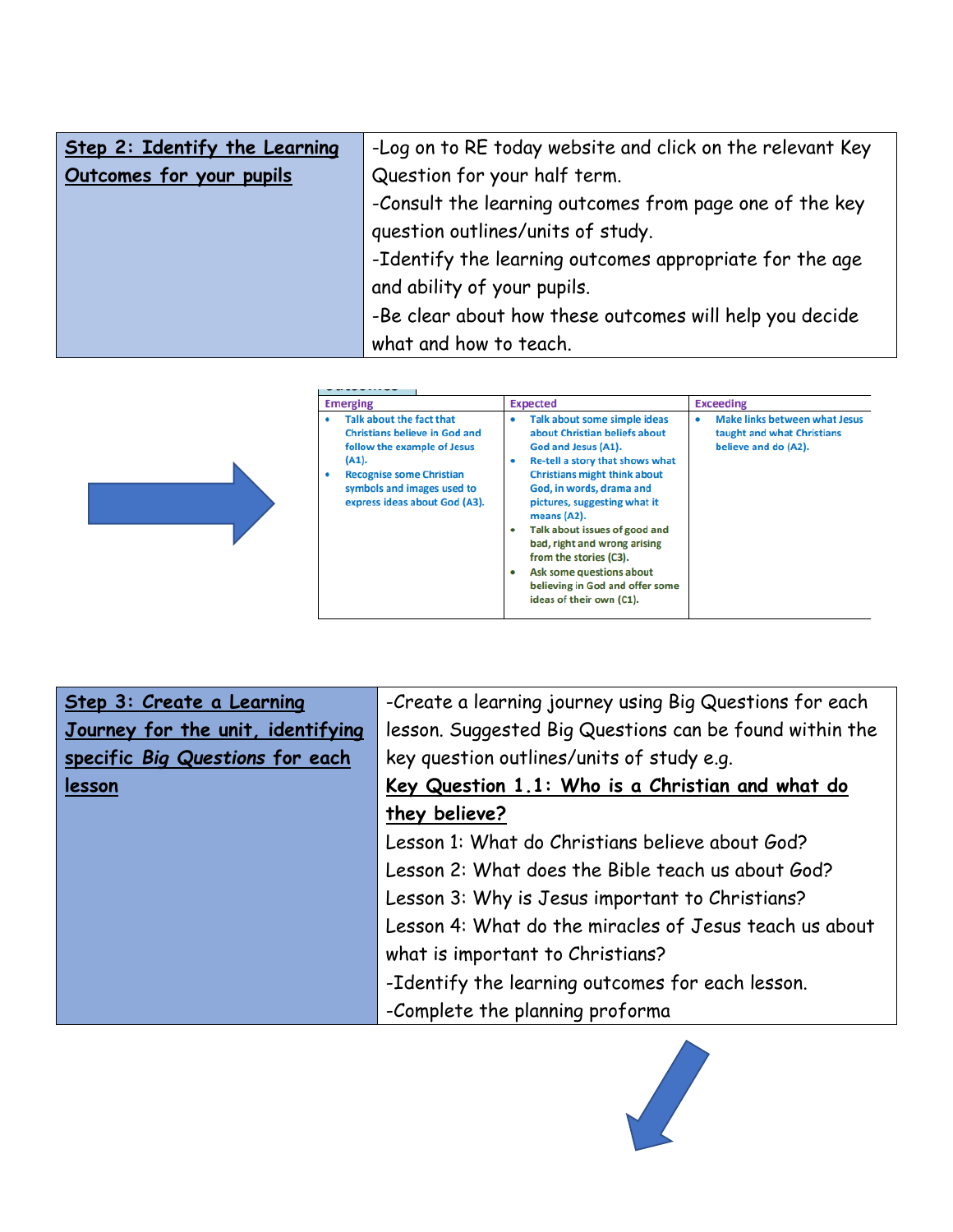| <b>LESSON</b><br><b>OBJECTIVES</b>                                          | <b>Teaching and learning ideas and activities</b>                                                                                                                                                                                                                                                                                                                         | <b>LEARNING OUTCOMES</b>                                                                                                                 |  |  |  |
|-----------------------------------------------------------------------------|---------------------------------------------------------------------------------------------------------------------------------------------------------------------------------------------------------------------------------------------------------------------------------------------------------------------------------------------------------------------------|------------------------------------------------------------------------------------------------------------------------------------------|--|--|--|
|                                                                             | <b>What do Christians believe about God?</b>                                                                                                                                                                                                                                                                                                                              |                                                                                                                                          |  |  |  |
| <b>Pupils will learn:</b><br>Talk about their<br>own ideas about<br>God     | Play a game of 'I-spy' in the imagination, in which children closes their eyes and try to 'see' what<br>they think is being described by the teacher. This helps to get across the idea:<br>That sometimes we can 'see' things in our heads which we can't always see with our eyes<br>۰<br>That sometimes using the same information people 'see' different things.<br>٠ | These activities will help pupils to<br>work towards achieving the<br>following expected outcomes:                                       |  |  |  |
| Talk about some<br>ways that<br><b>Christians describe</b><br>God and Josus | Explain to the children that people have lots of different ideas about God. Show them some<br>pictures from the Spirited arts gallery www.natre.org.uk/about-natre/projects/spirited-<br>arts/introduction/ to show the different ideas that people have about God.                                                                                                       | <b>Emerging:</b><br>Talk about the fact that<br>٠<br><b>Christians believe in God and</b><br>follow the example of Jesus<br>$\mathbf{A}$ |  |  |  |

# **Short Term Planning**

| Step 4 Develop teaching and | -Select content for the lessons from the Teaching       |
|-----------------------------|---------------------------------------------------------|
| learning activities         | and Learning Ideas section of the key question          |
|                             | outlines/units of study at the RE Today website.        |
|                             | -The content you choose will help you teach in an       |
|                             | engaging way so that pupils achieve the learning        |
|                             | outcomes.                                               |
|                             | -Don't forget the skills you want pupils to develop, as |
|                             | well as the content you want them to understand.        |
|                             | -Make sure that the activities allow pupils to achieve  |
|                             | the learning outcomes.                                  |



| www.crew.com                                                                       |                                                                                                                                                                                                                                                                                                                                                                                                                                              | UVAIVIAINO VEINTININ MUMIO VU                                                                            |
|------------------------------------------------------------------------------------|----------------------------------------------------------------------------------------------------------------------------------------------------------------------------------------------------------------------------------------------------------------------------------------------------------------------------------------------------------------------------------------------------------------------------------------------|----------------------------------------------------------------------------------------------------------|
| <b>Talk about their</b><br>own ideas about<br>God                                  | Play a game of 'I-spy' in the imagination, in which children closes their eyes and try to 'see' what<br>they think is being described by the teacher. This helps to get across the idea:<br>That sometimes we can 'see' things in our heads which we can't always see with our eyes<br>That sometimes using the same information people 'see' different things.<br>٠                                                                         | work towards achieving the<br>following expected outcomes:<br><b>Emerging:</b>                           |
| Talk about some<br>ways that<br><b>Christians describe</b><br><b>God and Jesus</b> | Explain to the children that people have lots of different ideas about God. Show them some<br>pictures from the Spirited arts gallery www.natre.org.uk/about-natre/projects/spirited-<br>arts/introduction/ to show the different ideas that people have about God.                                                                                                                                                                          | Talk about the fact that<br><b>Christians believe in God and</b><br>follow the example of Jesus<br>(A1). |
| Talk about why<br>God is important<br>for Christian people                         | Share that you are going to find out what Christians think about God. Can the children get any<br>clues from the pictures you have shown them. Different people have different ideas. What do<br>they think Mary might believe about God.                                                                                                                                                                                                    | <b>Recognise some Christian</b><br>symbols and images used to<br>express ideas about God (A3).           |
|                                                                                    | Different roles: The teacher can begin by explaining some of their own roles - as teacher, son or<br>daughter, parent, friend and so on. The children like to hear about their teachers lives beyond<br>the classroom. Ask the children to think about the different roles they have, for example as; Son /<br>daughter, Pupil, Sister / brother, Friend, Granddaughter / grandson, Team member (e.g. in<br>sport, clubs, games, class)      | <b>Expected:</b><br>Talk about some simple ideas<br>about Christian beliefs about<br>God and Jesus (A1). |
|                                                                                    | Ask them to say two things they do in each role. Some things we do as a son or daughter (give a<br>kiss? have a cuddle?) which we don't do as a pupil. Other things we do as a pupil (put hand up to<br>speak? Ask before going to the toilet?) which we don't do when we are being a granddaughter or<br>grandson. Some things we do as a team member, but not as a friend. Gather some examples, and<br>praise the children who give them. |                                                                                                          |
|                                                                                    | Tell the children that Christians believe God does lots of different things.<br>٠<br>Can they make some suggestions about what they think God does (some may say 'nothing')?<br>٠<br>Can the class make a list of ten or more ideas?                                                                                                                                                                                                         |                                                                                                          |
|                                                                                    | Ask pupils to respond to the question 'Where is God?' through art<br>٠                                                                                                                                                                                                                                                                                                                                                                       |                                                                                                          |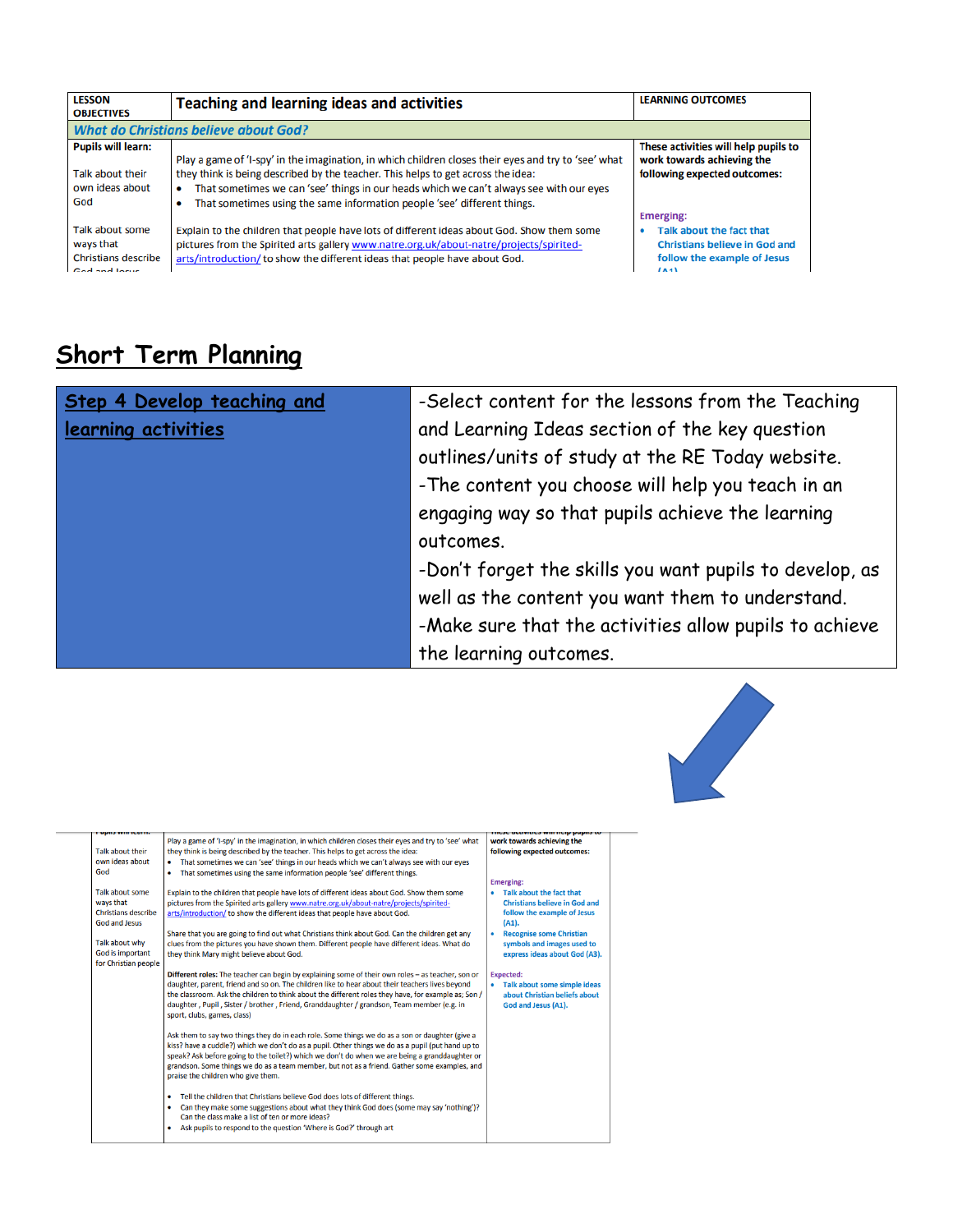# **Appropriate Challenge**

To ensure pupils in your class are receiving appropriate challenge for their age and ability, you can consult the learning outcomes for the Key Question you are working on e.g. In a Year 1 and 2 class

| <b>Emerging</b>                                                                                                                                                                                                      | <b>Expected</b>                                                                                                                                                                                                                                                                                                                                                                                                                                     | <b>Exceeding</b>                                                                         |
|----------------------------------------------------------------------------------------------------------------------------------------------------------------------------------------------------------------------|-----------------------------------------------------------------------------------------------------------------------------------------------------------------------------------------------------------------------------------------------------------------------------------------------------------------------------------------------------------------------------------------------------------------------------------------------------|------------------------------------------------------------------------------------------|
| Talk about the fact that<br>٠<br><b>Christians believe in God and</b><br>follow the example of Jesus<br>(A1).<br><b>Recognise some Christian</b><br>٠<br>symbols and images used to<br>express ideas about God (A3). | Talk about some simple ideas<br>۰<br>about Christian beliefs about<br>God and Jesus (A1).<br>Re-tell a story that shows what<br>۰<br><b>Christians might think about</b><br>God, in words, drama and<br>pictures, suggesting what it<br>means (A2).<br>Talk about issues of good and<br>۰<br>bad, right and wrong arising<br>from the stories (C3).<br>Ask some questions about<br>۰<br>believing in God and offer some<br>ideas of their own (C1). | Make links between what Jesus<br>۰<br>taught and what Christians<br>believe and do (A2). |

1

# **Assessment for Learning**

To assess knowledge learnt over the course of a unit, opportunities for retrieval activities should be planned and delivered to support retention of knowledge.

Quizzes and concept maps should be presented in RE books to mark the end of the Unit.

| <b>Year group</b> | <b>End of RE Assessment</b> |
|-------------------|-----------------------------|
| <b>EYFS</b>       | N/A                         |
| Ks1               | Multiple Choice Quiz        |
|                   | Quiz - Quiz - Trade         |
| LKS <sub>2</sub>  | Low Stakes Quiz             |
|                   | Quiz-Quiz-Trade             |
|                   | Scaffolded Concept Map      |
| UKS <sub>2</sub>  | Low Stakes Quiz             |
|                   | Quiz-Quiz-Trade             |
|                   | Scaffolded Concept Map      |

*\*See the Guide to Retrieval Strategies in Teaching and Learning Guide folder for examples of the retrieval strategies.*